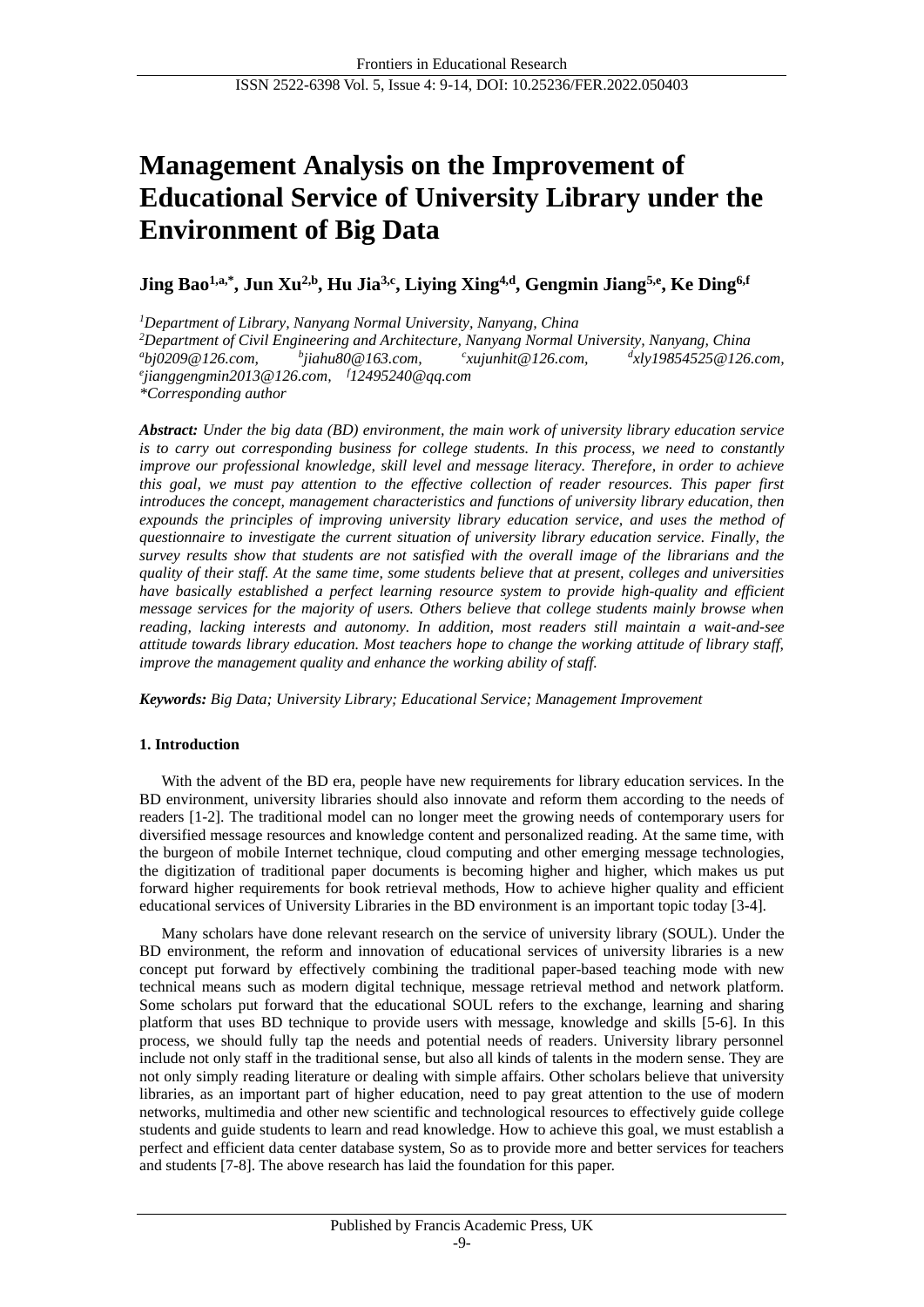BD is an inevitable trend in the message age. It has also become a new challenge to the library education service with the continuous improvement of social informatization and the rapid improvement of human scientific and technological ability. In response to the changes brought by digital technique, university libraries need to actively explore how to give better play to their advantages and roles. Firstly, this paper analyzes the current situation and existing problems of higher education network resources construction in China. Secondly, it expounds the construction strategy of University Librarian Education Service System Based on cloud computing platform from different angles. Finally, it is of great significance to promote the effective improvement of College Students' autonomous learning and personality burgeon under the BD environment.

## **2. Discussion on the Improvement of Educational SOUL Based on BD Environment**

## *2.1 University Library Education*

## *2.1.1 Concept*

University library is not only the main place for college students to study, but also a platform to provide message resources and knowledge services. After classifying, integrating, analyzing and processing the massive data collected by means of BD technique, it can be effectively produced for the needs of readers [9-10]. University library education service refers to the burgeon and utilization of library message resources by college students to provide high-quality and efficient teaching and learning environment through modern network technique. It mainly includes the burgeon of university literature database, reader consultation and reading service, students' work arrangement and daily study and life. Its goal is to make effective use of the collected books and materials and improve the teaching quality of the library, so as to achieve the goal of promoting social burgeon and cultivating high-quality talents. In the BD environment, the relationship between educators and educates involved in University Library teaching activities is complex and changeable. On the one hand, we need to improve teachers' own quality, on the other hand, we should also pay attention to students' personality burgeon needs and interest cultivation to promote good communication and learning progress between teachers and students[11-12].

## *2.1.2 Management Characteristics*

(1) Professional. In the BD environment, the traditional paper book teaching has been unable to meet the needs of modern people for message resources, and borrowing, consulting and reading have become an indispensable part of higher education.

(2) Diversity. Different users have different message needs. The traditional paper document message resources can not meet people's message needs. The use of modern network technique, digital storage and cloud computing for retrieval and research is one of the topics concerned in the teaching of university libraries. Therefore, in this case, we need to store the data in the cloud to maximize its value.

(3) Richness of message resources. In the era of BD, various new technologies, emerging carriers and applications emerge in endlessly. All these provide convenience for college students to obtain knowledge, but also bring challenges to the traditional teaching.

(4) Openness. In the traditional message age, the resources and message obtained by people are limited, closed, fragmented and scattered. However, with the rapid burgeon of network technique and digital message technique and the continuous improvement of the application level of message technique in the fields of computer software and hardware systems, it will become an educational service with higher ability to gather and process massive data.

# *2.1.3 Function*

Under the BD environment, the role of university library education service is mainly reflected in the following aspects:

(1) Promote the all-round burgeon of college students. Nowadays, China's social economy is growing rapidly and cultural demand is increasing. Under the background of the rising number of students and the increasing requirements for professionals, we can see that traditional paper books can not meet people's requirements for knowledge diversity and quickness in the message age, and university library education services can fully utilize the network platform to provide richer personalized services for college students in the BD environment.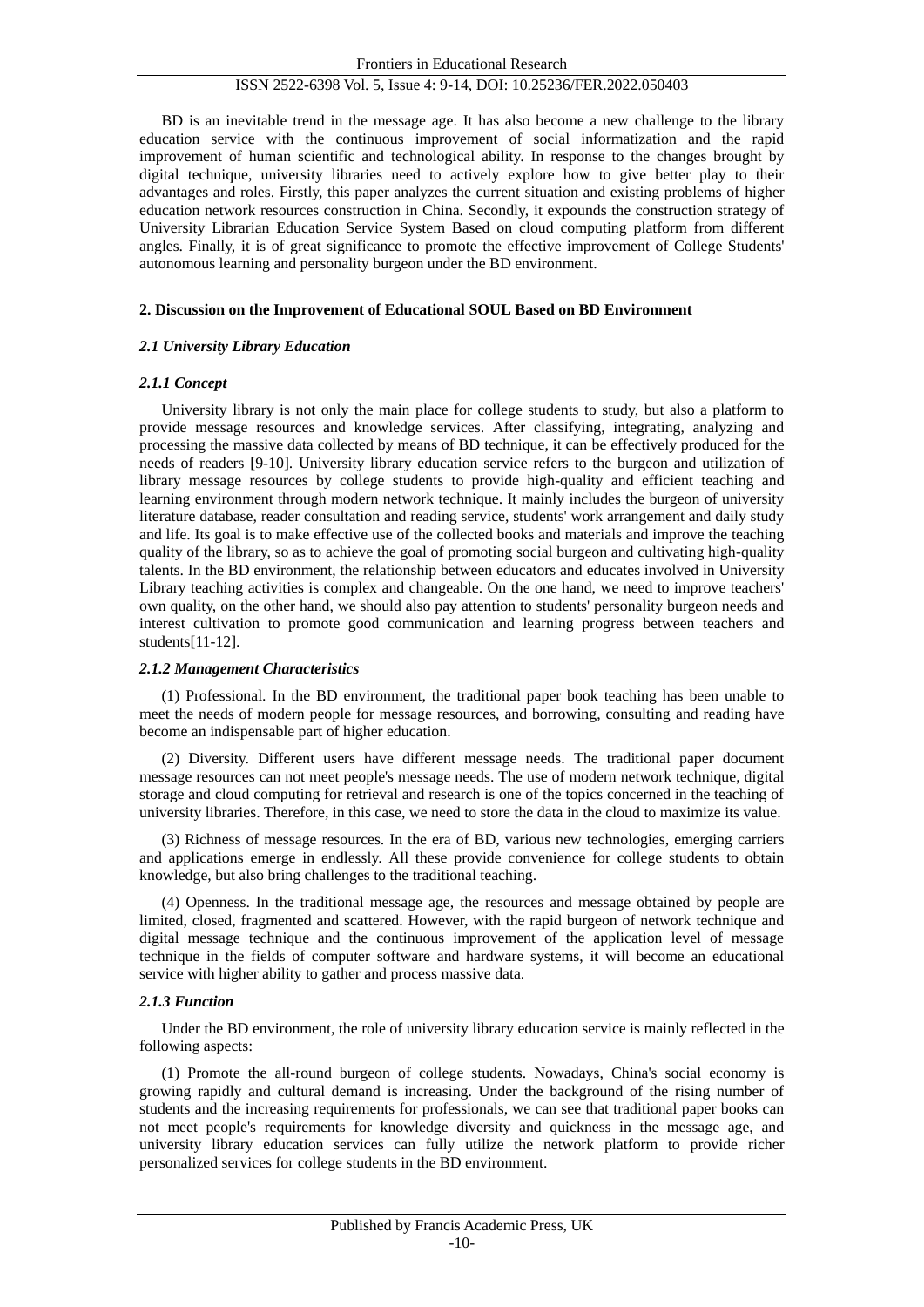(2) Promote the study of College Students' IAP theory. In the BD environment. Therefore, improving students' comprehensive quality by strengthening students' professional skill training has become one of the topics that major higher vocational colleges need to consider and pay attention to. At the same time, we can also use the Internet platform for educational service, so as to achieve good results. In addition, it can effectively promote the teaching activities of the combination of College Students' IAP theory learning and practice.

## *2.2 Principles for Improving Educational Services of University Libraries*

The principle of improving university education service refers to innovating the traditional teaching mode in the BD environment to realize the library education service to keep pace with the times and meet the burgeon needs of the times.

(1) Reader centered. From the reader's point of view. To meet the real needs of users is the "people-oriented" thought put forward in the concept of "humanism".

(2) Adhere to correct guidance and establish the concept of "foothold". Pay attention to the ideological and political work of college students, strengthen the construction and management level of school library, improve the construction of campus cultural atmosphere, and make new ideas and structural arrangements in effectively promoting reform and innovation activities.

## *2.3 Technical Support for BD Environment*

## *2.3.1 Concept*

BD technique refers to the collection, analysis and utilization of massive various data, and the sharing of high-value message through corresponding processing, decision-making and other means. In the new Internet media environment under the background of Internet plus, large databases are combined with cloud storage technique and search engine optimization algorithm to provide services. With the high-speed operation of human society, a variety of new technologies, new methods and emerging massive data make the "Big Bang" an inevitable trend. On the other hand, it is precisely because these new things have great potential and energy that we make a breakthrough in their research and burgeon.

In the context of the BD era, in the process of carrying out the educational service work of university libraries, the traditional single and old teaching mode can no longer meet the burgeon needs of modern society. Therefore, it is necessary to actively promote the application of new technologies and methods to practical application. To achieve this goal, we must fully utilize advanced technologies such as network resources and digital message to effectively manage and improve university libraries.

## *2.3.2 Features*

There are many data types and data sources, and data types also have complex structures and variable forms. The emergence of social and mobile network terminal devices enables users who previously passively receive message to actively generate message, such as wechat, microblog, BBS, blog and other social tools to access the Internet anytime and anywhere to share unlimited mood, pictures and other message. No longer have leads to data structured, which is a purely structured form, and more data is unstructured and semi-structured. The browser content of the current user has changed greatly. In addition to text, users share a lot of message in very different formats, such as images, sound and video. This leads to a large amount of unstructured data. Data is faster and faster, users receive and disseminate message faster and faster, and users communicate more and more message. Luck explodes the amount of data. At the same time, the network message is not static, but updated in real time. It is in a state of continuous renewal and rapid growth. In order to ensure a higher quality of message in this state, it is sufficient that the transmission and storage speed of data must be very high. If not handled in time, a lot of time sensitive data will lose value. In short, BD not only grows fast, but also processes data quickly.

## *2.3.3 Data Mining Algorithm*

In the transaction data set D, Y X and itemsets exist itemsets, so D contains X and Y is contained in the transaction number and D X is contained in the ratio of the amount of the transaction, the rules for  $X \implies Y$  confidence (confidence), is a set of XY support and the ratio of the support of itemset X, notes for the confidence  $(X \rightarrow Y)$ , This is reflected in the conditional probability of Y occurring in transaction X, as shown in Formula (1):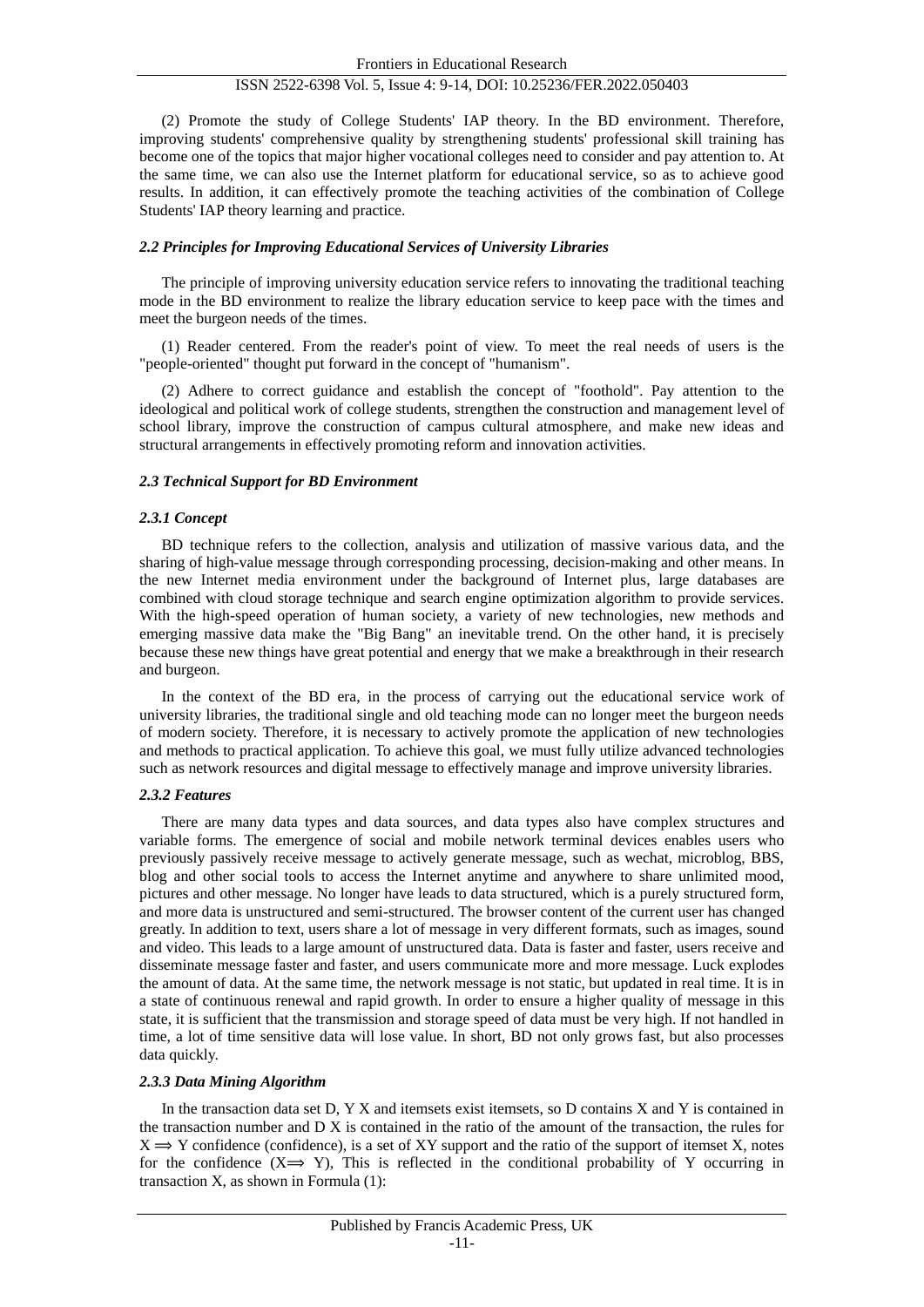$$
Confidence(X \Rightarrow Y) = \frac{Support(XUY)}{Support(X)}
$$
 (1)

$$
Support(X \implies Y) = \sup port(X \cup Y) \quad (2)
$$

The relevance of transactions depends on the support of rules. The security level of transactions is measured by trust. These two values reflect the availability and reliability of rules respectively. The possibility of rule occurrence is actually measured by the credibility of support and trust. The thresholds of data mining support (min.sup) and minimum trust (min, \_conf) must be defined by association rules, general business requirements or mining experts. Support and trust below these two thresholds are not the key to generating association rules after data mining.

# **3. Experiments**

## *3.1 Investigation Purpose*

In the BD environment, the quality of university library education service affects college students' satisfaction and lifelong learning ability. Therefore, we should aim at this situation, take readers as the center and lead the burgeon concept with innovative thinking. Through literature analysis, this paper studies the differences between different users in the role orientation and work content of librarians, investigates and considers the problems faced in carrying out library teaching activities under the background of BD, and puts forward relevant countermeasures and suggestions, In order to improve the quality level of educational SOUL and improve its utilization of message resources and knowledge acquisition ability of college students in the process of reading.

## *3.2 Respondents*

With the burgeon of modern network technique and digital technique, it has had a great impact on human life. Therefore, we should pay attention to the use of the Internet to provide readers with high-quality, convenient, practical, popular and personalized search tools. The education SOUL mainly focuses on the reading and research of College Students under the BD environment. Therefore, the survey objects include students and teachers.

## *3.3 Investigation Contents*

This paper mainly studies the improvement of educational services of University Libraries under the BD environment, and collects and arranges a large amount of message by means of literature analysis, questionnaire and interview. This questionnaire survey mainly analyzes the students' evaluation of the educational SOUL and the teachers' evaluation of the management mode of educational SOUL, so as to investigate the current situation of educational SOUL and put forward targeted suggestions.

## **4. Discussion**

## *4.1 Students' Evaluation of Educational SOUL*

Table 1 is a survey of students' evaluation of the educational SOUL.

| Table 1: Students should evaluate the education service of university libraries |  |
|---------------------------------------------------------------------------------|--|
|---------------------------------------------------------------------------------|--|

|           | The overall | Equipment  | Collection | Librarian | Service |
|-----------|-------------|------------|------------|-----------|---------|
|           | environment | conditions | resources  | service   | window  |
| Freshman  |             |            |            |           |         |
| Sophomore |             |            | 4.ð        | 4.2       | 4.J     |
| Junior    | 4.8         | 4.ð        |            | 4.8       | 4.9     |
| Senior    | 4.9         |            |            | 4.0       | 4.0     |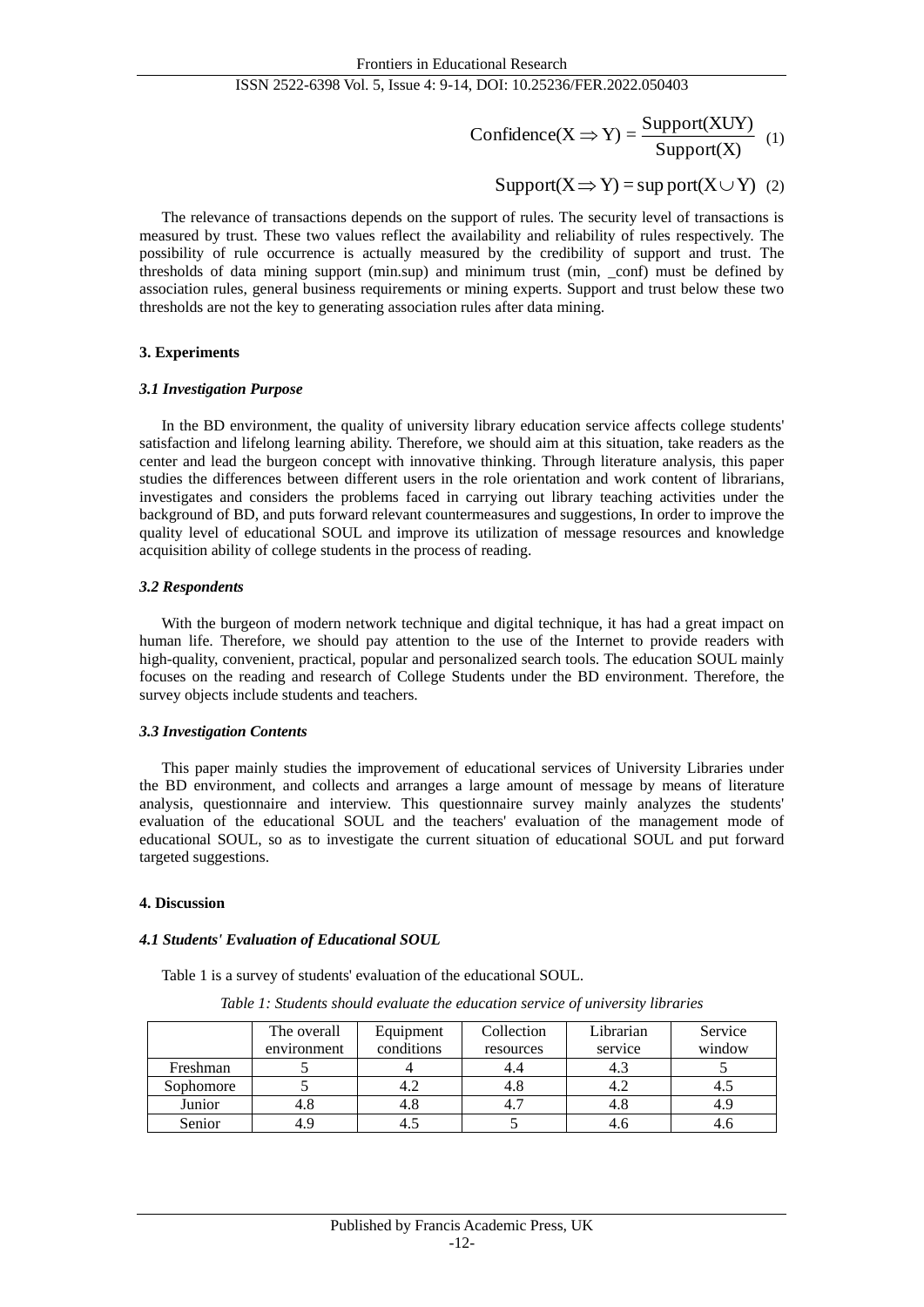

Frontiers in Educational Research ISSN 2522-6398 Vol. 5, Issue 4: 9-14, DOI: 10.25236/FER.2022.050403

*Figure 1: Students should evaluate the education service of university libraries*

In the BD environment, the management level of educational services of University Libraries directly affects the satisfaction of readers. Through questionnaire survey and interview results (as shown in Figure 1) according to the analysis, students are dissatisfied with the overall image of librarians and the quality of staff. At the same time, some students believe that at present, colleges and universities have basically established a perfect learning resource system to provide high-quality and efficient message services for the majority of users. Others believe that college students mainly browse and lack interests and hobbies when reading and autonomy. In addition, most readers still maintain a wait-and-see attitude towards library education.







University Teachers' satisfaction with library education service is mainly affected by their own knowledge level and practical ability. Under the background of different professional titles and academic qualifications, they put forward higher requirements for the teaching quality of university library. It can be reflected from Figure 2 that most teachers hope to change the working attitude of library staff, improve the management quality and enhance the working ability of staff.

# *4.3 Ways to Improve the Educational SOUL*

The improvement of college education services should rely on modern science and technique, fully utilize Internet resources and carry out teaching activities in the context of BD. University libraries can